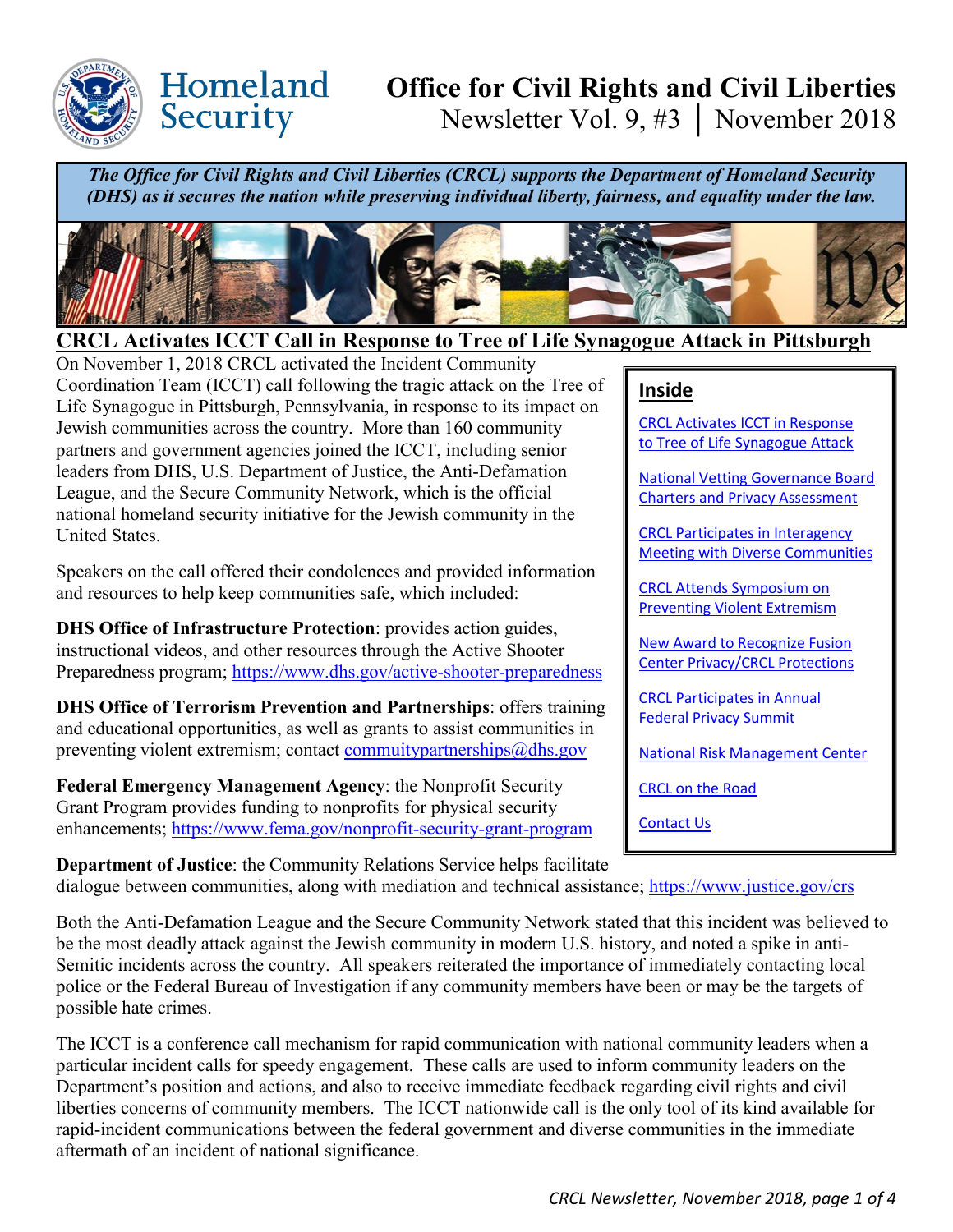## *DHS Establishes the Cybersecurity Infrastructure Security Agency*

On November 16, 2108 the [Cybersecurity Infrastructure Security Agency \(CISA\)](https://www.dhs.gov/CISA) was established within DHS to lead the national effort to defend critical infrastructure against the threats of today, while working with partners across all levels of government and in the private sector to secure against the evolving risks of tomorrow. CISA is responsible for protecting the Nation's critical infrastructure from physical and cyber threats. This mission requires effective coordination and collaboration among a broad spectrum of government and private sector organizations. Read more about CISA here: [https://www.dhs.gov/CISA.](https://www.dhs.gov/CISA)

#### <span id="page-1-0"></span>**National Vetting Center Releases Governance Charters and Privacy Impact Assessment**

The National Vetting Center (NVC) will coordinate the efforts of federal officials to vet individuals seeking to enter or remain within the country. The NVC's operations will be governed by the National Vetting Governance Board (NVGB), which has established a dedicated working group to ensure compliance with applicable law and protect individuals' privacy, civil rights, and civil liberties. CRCL co-leads the Privacy, Civil Rights, and Civil Liberties (PCRCL) Working Group.

Earlier this month, the NVC released charters for the National Vetting Governance Board and for the Privacy, Civil Rights, and Civil Liberties working group, which can be found in the FOIA sections of both DHS and CBP's websites, respectively:<https://www.dhs.gov/foia-library> and [https://foiarr.cbp.gov/.](https://foiarr.cbp.gov/) All interested stakeholders are invited to review both Charters to better understand the ways in which the NVGB will provide oversight and governance to the NVC; and the ways in which the PCRCL working group will advise the NVGB and ensure the Center's activities are in compliance with all applicable privacy, civil rights, and civil liberties protections.

In efforts to provide a full transparent process for stakeholders, the PCRCL working group hosted a community engagement meeting to discuss the upcoming launch of the National Vetting Center. NVC staff gave an overview of the Center, and then addressed questions and concerns from a host of stakeholder and advocacy groups.

#### <span id="page-1-1"></span>**CRCL Participates in Federal Interagency Meeting with Diverse Communities**

Earlier this month, CRCL participated in the Department of Justice's quarterly interagency meeting with Muslim American, Sikh, South Asian, and Hindu communities (MASSAH). The meeting included government officials from the Federal Emergency Management Agency, Transportation Security Administration (TSA), U.S. Citizenship and Immigration Services, Federal Bureau of Investigation, the U.S. Department of Education, Department of State, Department of Transportation, and the Equal Employment Opportunity Commission.

National advocacy groups posed questions to officials on a wide range of topics; including hate crimes issues, TSA screening, and school bullying and related educational issues, among others. CRCL also shared information on resources available to communities through the Protective Security Advisor program, the Community Awareness briefing and ways to prevent violent extremism, and updates on civil rights allegations concerning medical care and other conditions at a detention center. Participating advocacy groups included: South Asian Americans Leading Together, Muslim Advocates, American-Arab Anti-Discrimination Committee, United Sikhs, Karamah, and the American Arab Institute.

## <span id="page-1-2"></span>**CRCL Attends Symposium on Preventing Violent Extremism in Copenhagen**

A CRCL representative traveled to Copenhagen, Denmark to attend a symposium on "Best Practices on Preventing Violent Extremism – Nordic and European Approaches and American Perspectives" hosted by the U.S. Embassy in Demark and the Danish Centre for Prevention of Extremism (PVE). The symposium brought together national and local level officials, as well as private practitioners involved in the prevention of radicalization. Attendees included alumni from the U.S. State Department's [International Visitor Leadership](https://eca.state.gov/ivlp)  [Program \(IVLP\),](https://eca.state.gov/ivlp) a professional exchange program that connects current and emerging foreign leaders with their American counterparts through short-term programs.

*[continued on next page]*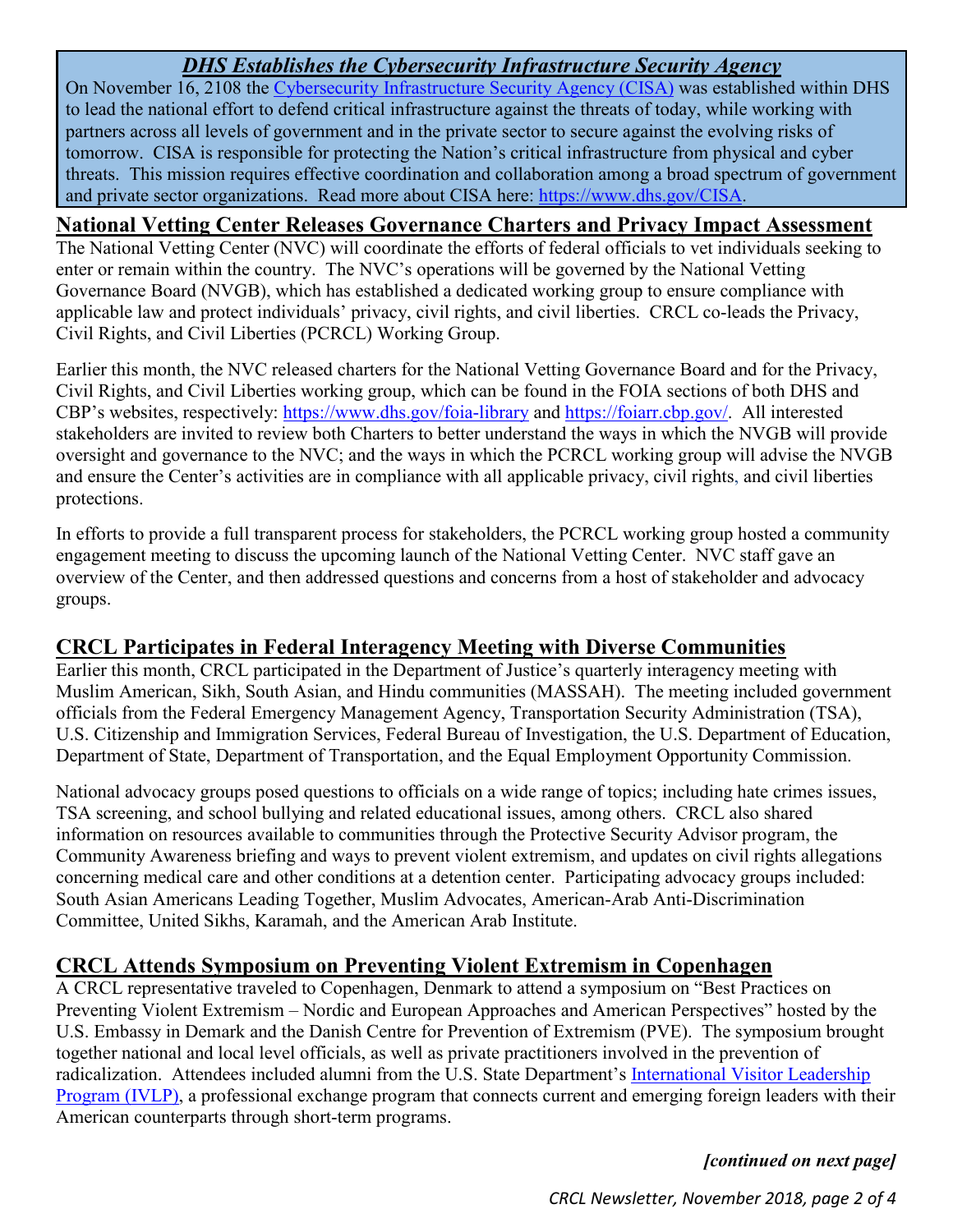A pivotal objective of the two-day symposium focused on reviewing and dissecting the various prevention approaches, philosophies, models, and practices of government and nongovernmental entities in the home countries of the attendees. There were also an emphasis on the importance of developing frameworks and metrics for evaluating PVE efforts.

CRCL provided detailed presentations on community engagement and policing and the role of civil rights and civil liberties in building trust with communities and promoting good governances. CRCL also shared tips on building effective engagement and information sharing platforms.

#### <span id="page-2-0"></span>**New Award to Recognize Fusion Center Achievement in Privacy/CRCL Protections**

CRCL Officer Cameron Quinn recently attended the [National Fusion Center Association \(NFCA\)](https://nfcausa.org/?AspxAutoDetectCookieSupport=1) annual conference where she announced a new joint CRCL and DHS Privacy Office national award recognizing excellence and innovation in protecting privacy, civil rights, and civil liberties in state and major urban area fusion centers. Fusion centers serve as primary focal points within the state and local environment for the receipt, analysis, gathering, and sharing of threat-related information among federal, state, local, tribal, and territorial partners.

The new Privacy/Civil Rights and Civil Liberties (P/CRCL) award will recognize fusion center P/CRCL officers, directors, or centers who demonstrate operational excellence or innovation in protecting individual rights, liberties, and privacy in the fusion center environment. Special consideration will be given to best practices, ideas, and innovative approaches that might be adopted by other centers. Nominations will be reviewed by CRCL, the Privacy Office, and the NFCA Board, and the award recipient will be recognized at the annual NFCA conference beginning in 2019.

More information about the award and nomination criteria will be provided to fusion center directors in the coming months. Officer Quinn also announced the renewal of CRCL/PRIV fusion center training and technical assistance support efforts, which the award will complement.

#### <span id="page-2-1"></span>**CRCL Participates in Annual Federal Privacy Summit**

CRCL recently attended the annual summit of the Federal Privacy Council (FPC) where a CRCL representative spoke on a panel titled "Federal Civil Liberties Practices." The FPC comprises leadership from over 30 federal agencies and offices and works to ensure that agencies carry out the diverse missions of the federal government in a manner that honors and respects the personal information of the American public and other individuals.

During the panel discussion, speakers from various intelligence agencies, DHS, and the U.S. Department of Defense spoke about privacy and civil liberties practices in day-to-day operations throughout the government. CRCL's representative provided an overview of the office's privacy and civil liberties priorities in its programs and activities, from investigating and resolving complaints from the public to promoting respect for civil rights and civil liberties in policy development and implementation. Panelists also discussed new and emerging issues such as how to protect privacy in an age of increased data sharing across government and the potential impacts to civil rights and civil liberties. In response to increased interest, a half-day civil liberties event is in the planning stages to bring together federal partners to identify best practices to strengthen the privacy and civil liberties community of interest.

## <span id="page-2-2"></span>**DHS National Risk Management Center**

In July 2018, DHS announced the launch of the [National Risk Management Center](https://www.dhs.gov/national-risk-management-center) (NRMC) housed within the Department's Cybersecurity and Infrastructure Security Agency (CISA) (formerly the National Protection and Programs Directorate). The NRMC creates an environment where government and industry can collaborate within and across sectors to develop plans and solutions for reducing cyber and other systemic risks to national and economic security. NRMC turns analysis into action by developing risk management solutions.

#### *[continued on next page]*